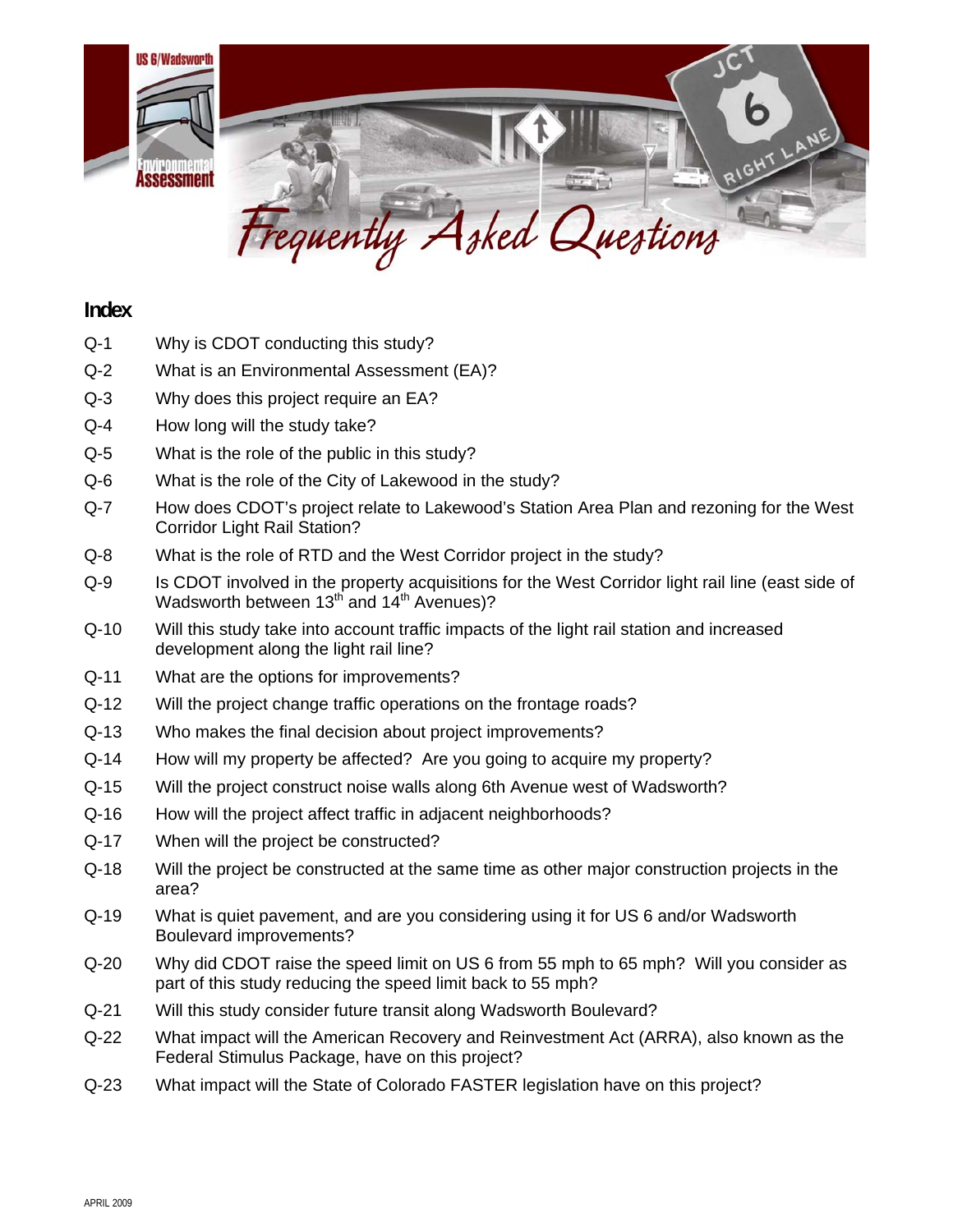

## **Q-1: Why is CDOT conducting this study?**

A-1: Transportation improvements in the study area have been identified as a high priority for CDOT, the City of Lakewood, area residents, local businesses, and commuters. In 1996, CDOT identified the state's 28 highest priority transportation projects to be completed in the ensuing 25 years. One of the 28 projects identified was the construction of transportation improvements in the Denver region's West Corridor, which connects Denver, Lakewood, and Golden. In 1999, Colorado voters approved bonding on CDOT's 28 high-priority projects, commonly known as the  $7<sup>th</sup>$  Pot program, against future gas tax revenues to complete the projects on an accelerated schedule.

Roadway improvements in the region's West Corridor have also been identified in Lakewood's Comprehensive Plan, in the Denver Regional Council of Government's (DRCOG's) Regional Transportation Plan, and in the 1997 West Corridor Major Investment Study prepared by the Regional Transportation District (RTD). The US 6 and Wadsworth improvements have been identified as one of the roadway projects needed for the West Corridor, and as such, improvements could be eligible for priority funding through the  $7<sup>th</sup>$  Pot program.

## **Q-2: What is an Environmental Assessment (EA)?**

A-2: An EA is a document that describes the effects that a federal action would have on the human and natural environment. It also describes the impacts of the Proposed Actions and identifies ways to avoid, minimize, or mitigate adverse impacts. The National Environmental Policy Act (NEPA), signed into law on January 1, 1970, established a national policy to protect the environment. Federal agencies are required to integrate the NEPA process into other planning processes to ensure that planning and decisions consider environmental values. Regulations for implementing NEPA established by the President's Council on Environmental Quality (CEQ) require that federal agencies document their consideration of environmental values and provide opportunity for public involvement. The potential for both beneficial and adverse impacts must be considered. EAs are normally prepared for those Proposed Actions whose environmental impacts are unknown. An EA will result in either a Finding of No Significant Impact (FONSI) or a finding of significant impact and a Notice of Intent to prepare an Environmental Impact Statement (EIS) to further study these impacts.

## **Q-3: Why does this project require an EA?**

A-3: An EA is required because the proposed implementation of transportation improvements to US 6 and Wadsworth Boulevard will have environmental impacts, and the extent of these impacts was unknown when the study began.

## **Q-4: How long will the study take?**

A-4: The study was initiated in spring 2007 and will be completed in summer 2009. If a construction project is identified at the end of the study and funds are available, the project would then proceed into final design and construction. Final design typically takes 6 to 12 months to complete, and construction typically takes one to two years. The construction start date would be dependent upon funding availability. The US 6 / Wadsworth study has been identified by CDOT and the Federal Highway Administration (FHWA) as a pilot NEPA streamlining project. It is also a priority project for CDOT and the City of Lakewood. The study is following an accelerated schedule due to the streamlining efforts.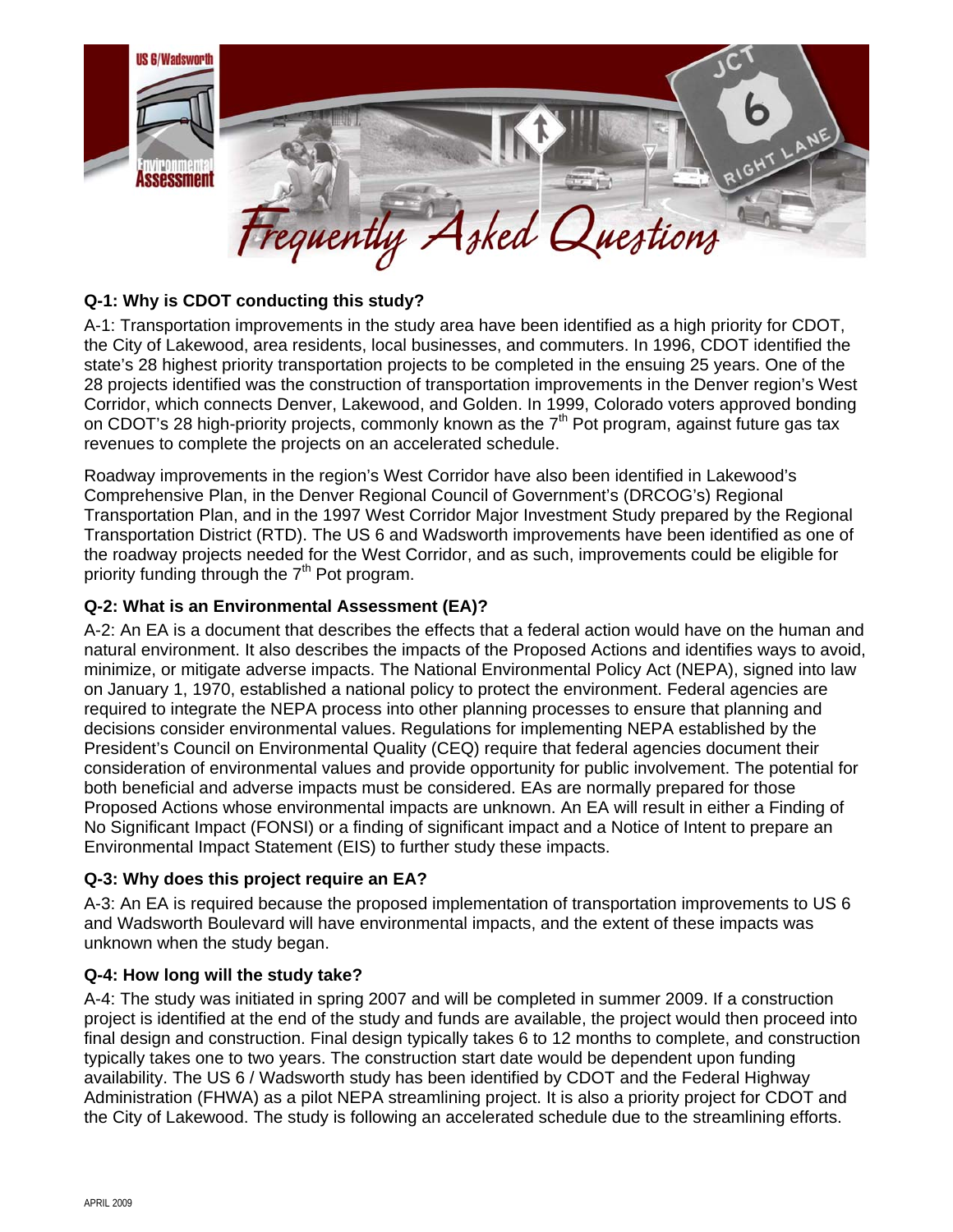

## **Q-5: What is the role of the public in this study?**

A-5: The public has been involved in developing the scope of the study and providing input on the development and screening of preliminary design concepts and identification of a Proposed Action for the interchange and Wadsworth Boulevard. The public has also been involved in developing and selecting mitigation measures used to avoid or minimize impacts of the Proposed Action.

When the EA is published in spring 2009, the public will have the opportunity to review the EA and provide formal comments during the review period and at the public hearing. FHWA will consider these comments when making a decision about the project.

#### **Q-6: What is the role of the City of Lakewood in the study?**

A-6: The City of Lakewood is a partnering agency on the study. The City is working with CDOT and FHWA to provide a vision for improvements and necessary information and coordination among city departments and staff.

#### **Q-7: How does CDOT's project relate to Lakewood's Station Area Plan and rezoning for the West Corridor Light Rail Station?**

A-7: CDOT has reviewed Lakewood's Wadsworth Station Area Plan to determine whether proposed improvements on Wadsworth Boulevard would support the goals of the Plan. While CDOT's Proposed Action allows for future redevelopment along Wadsworth, implementation of the Station Area Plan is beyond the scope of this study.

## **Q-8: What is the role of RTD and the West Corridor project in the study?**

A-8: RTD is a cooperating agency on the study. RTD has jurisdiction over the West Corridor light rail line and station, which are located in the US 6 / Wadsworth study area. RTD is working with CDOT and FHWA to provide necessary information on the West Corridor project and coordinate between the West Corridor and US 6 / Wadsworth projects.

#### **Q-9: Is CDOT involved in the property acquisitions for the West Corridor light rail line (east side of Wadsworth between 13th and 14th Avenues)?**

A-9: No. The property acquisitions along Wadsworth Boulevard between 13th and 14th Avenues are not related to the US 6 / Wadsworth EA.

#### **Q-10: Will this study take into account traffic impacts of the light rail station and increased development along the light rail line?**

A-10: The study is using DRCOG's approved year 2035 travel forecasting model to determine future corridor traffic conditions. The DRCOG model incorporates the entire RTD FasTracks program as well as the most current land use forecasts surrounding the Wadsworth Boulevard corridor and the proposed West Corridor Light Rail Transit station. To date, a number of planning efforts have been completed to evaluate the implementation of light rail transit, the transit station, and the potential for changes in land use surrounding the station such as transit-oriented development (TOD). These planning efforts are described below.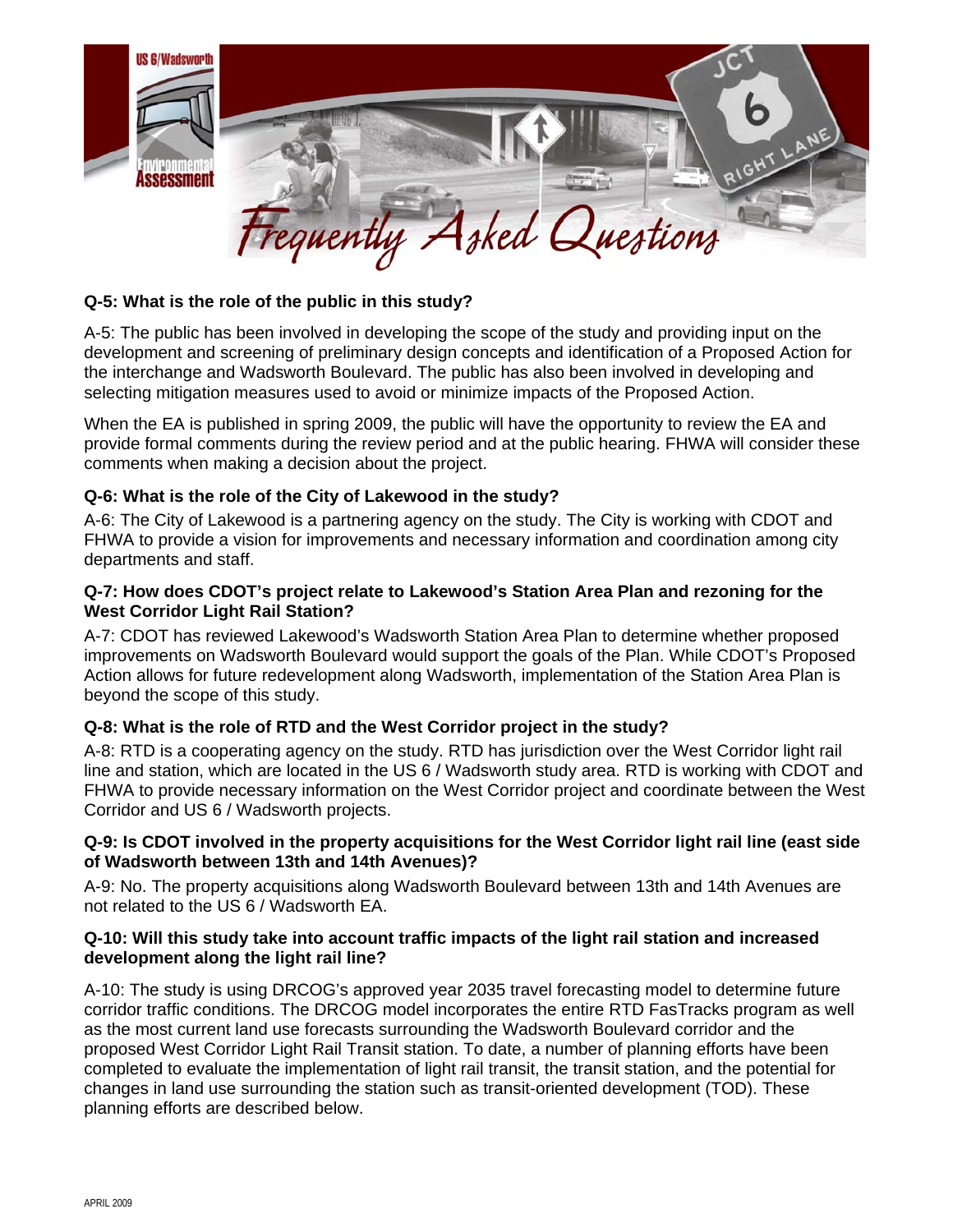

West Corridor Major Investment Study **RTD** RTD 1997 Adopted Final West Corridor Environmental Impact Statement RTD 2003 Completed Wadsworth Boulevard Station Area Plan City of Lakewood 2006 Adopted Article 22: Mixed Use Zone District Zoning Ordinance City of Lakewood 2007 Adopted Wadsworth Boulevard Station Area Implementation Plan City of Lakewood 2007 Adopted West Corridor Supplemental Environmental Assessment RTD 2007 Completed

**Title Agency Date Status**

## **Q-11: What are the options for improvements?**

A-11: A Proposed Action has been identified for the US 6 and Wadsworth interchange and for Wadsworth Boulevard between 4th and 14th Avenues. CDOT has identified the Tight Diamond with Loop as the proposed configuration for the interchange. The interchange will have standard entrance and exit ramps similar to the interchange at US 6 and Indiana Street, but a new loop will be constructed in the northwest quadrant of the interchange to accommodate traffic moving from westbound US 6 to southbound Wadsworth Boulevard in the evening rush hour. This is the highest volume traffic movement at the interchange, and the loop will allow this traffic to exit US 6 onto Wadsworth Boulevard without turning left at a traffic signal.



CDOT has identified six travel lanes with a raised median and sidewalks as the proposed design for Wadsworth Boulevard between 4th and 14th Avenues. The basic elements of the design are shown below. CDOT will work with the City of Lakewood on landscaping treatments to create a visually pleasing environment where design and safety standards allow.

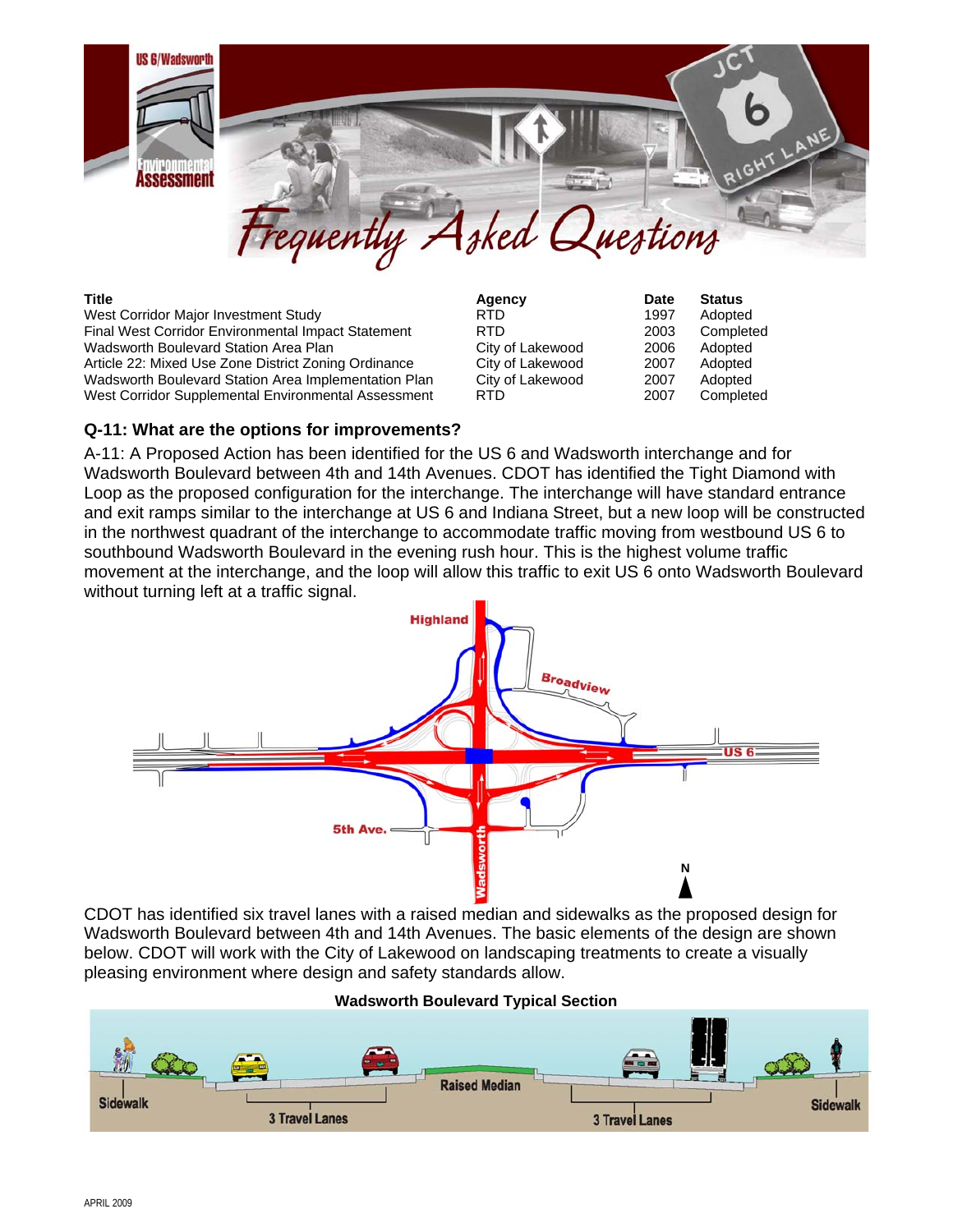

## **Q-12: Will the project change traffic operations on the frontage roads?**

A-12: Traffic operations on frontage roads north of US 6 would be changed as part of the proposed interchange improvements. Traffic operations on frontage roads south of US 6 would remain the same, although the frontage roads would be reconstructed in the vicinity of the interchange, south of the realigned entrance and exit ramps.

Northeast of the interchange, the Proposed Action would provide a new two-way frontage road connection to Wadsworth in the approximate location of the existing Highland Drive intersection. Highland Drive and Broadview would both be accessed from the frontage road. Cars would be able to turn right to and from northbound Wadsworth and the new frontage road. Cars would be able to turn left onto the new frontage road from southbound Wadsworth.

Northwest of the interchange, the Proposed Action would provide a new two-way frontage road connection to Wadsworth near the existing Highland Drive intersection. Cars would be able to turn right to and from southbound Wadsworth and the new frontage road. Cars would be able to turn left onto the new frontage road from northbound Wadsworth. The frontage road would change to a one-way westbound road just west of the existing 6th Avenue Business Center.

## **Q-13: Who makes the final decision about project improvements?**

A-13: FHWA and CDOT will evaluate the environmental impacts of reconstruction of Wadsworth Boulevard and the interchange to determine if the Proposed Action should be funded.

## **Q-14: How will my property be affected? Are you going to acquire my property?**

A-14: Estimates of property impacts were developed for the Proposed Action for the purpose of the EA. Maps of the impact estimates were mailed to owners of potentially affected properties in June 2008, along with an invitation for property owners to contact or meet with the project team to discuss property impacts. These maps can be viewed at the project website, www.US6Wadsworth.com. The maps are located on the Study Documents page, under the heading Project Atlas. CDOT held meetings or telephone conversations with many of the property owners to determine if impacts could be minimized or avoided.

Estimates of property impacts are considered preliminary at this stage, and will be finalized during final design and right-of-way negotiations. A decision document must first be signed by FHWA, and funding for the property acquisitions must be secured, before any right-of-way negotiations occur. At this time, full funding for the project has not yet been identified. If funding is identified during the coming months, the earliest date that right-of-way negotiations could occur is 2010. All impacted owners would be provided notification of CDOT's intent to acquire an interest in their property, including a written offer letter of just compensation specifically describing those property interests. More detailed information is available on the Right of Way page on the project website, www.US6Wadsworth.com, along with the names and phone numbers of CDOT staff who can answer questions about CDOT's right-of-way acquisition process.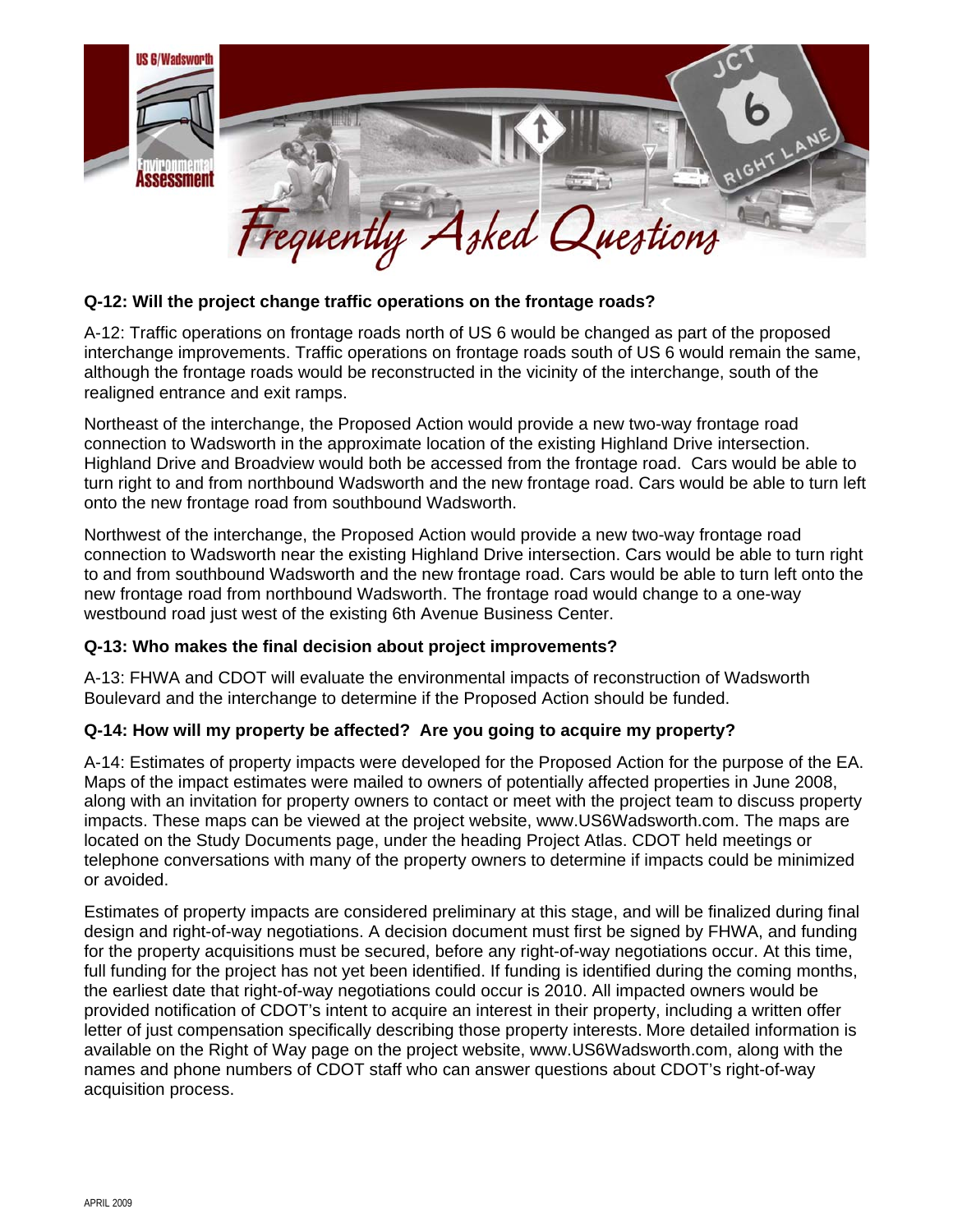

## **Q-15: Will the project construct noise walls along 6th Avenue west of Wadsworth?**

A-15: If a project is recommended for construction, noise mitigation will be provided for locations where highway noise is higher than acceptable thresholds (66 dBA), and where analysis shows that it is reasonable and feasible to do so. Noise walls would be provided on both sides of US 6 between Wadsworth Boulevard and Garrison Street. Noise walls on both sides of US 6, east of Wadsworth, would be extended closer to Wadsworth to provide increased noise reduction. Additionally, any noise walls that are demolished to allow for interchange reconstruction will be replaced to continue to provide appropriate noise mitigation.

## **Q-16: How will the project affect traffic in adjacent neighborhoods?**

A-16: The Proposed Action would minimize cut-through traffic in the adjacent neighborhoods by increasing capacity and improving operations on Wadsworth, encouraging drivers to remain on Wadsworth instead of using routes through neighborhoods. Additionally, two-way frontage roads would be provided north of US 6, allowing traffic to enter and exit frontage roads directly from Wadsworth, instead of cutting through neighborhoods to access the frontage roads.

#### **Q-17: When will the project be constructed?**

A-17: If a construction project is approved and funding is available, the project would proceed into final design and construction. A typical schedule would include six to twelve months for final design, and one to two years for construction. No construction activity would be anticipated earlier than 2011. Major funding constraints at the state and federal levels may delay construction if adequate funding cannot be identified in the coming years.

#### **Q-18: Will the project be constructed at the same time as other major construction projects in the area?**

A-18: If a construction project is identified, the construction timing will be coordinated with other major construction projects in the area. CDOT will work closely with other entities to coordinate construction schedules to minimize disruptions to area residents, businesses, and commuters to the greatest extent possible.

## **Q-19: What is quiet pavement, and are you considering using it for US 6 and/or Wadsworth Boulevard improvements?**

A-19: At this point, the two main factors that influence CDOT's selection of pavement types are safety and durability. The selection of either asphalt or concrete pavement is based on a life-cycle cost analysis, which includes the cost of initially constructing the pavement and the future inflation-adjusted costs for maintaining the pavement over its useful life. Noise, while not a major factor in this analysis, can be used as one of several secondary factors in cases where the life cycle analysis indicates little to no pavement preference. CDOT is currently conducting a long-term research study to measure the noise effects of the age and type of pavements (both concrete and asphalt) used on Colorado's highways. This research project should provide insight into types of pavements and surface treatments that have potential for providing long-term noise benefits.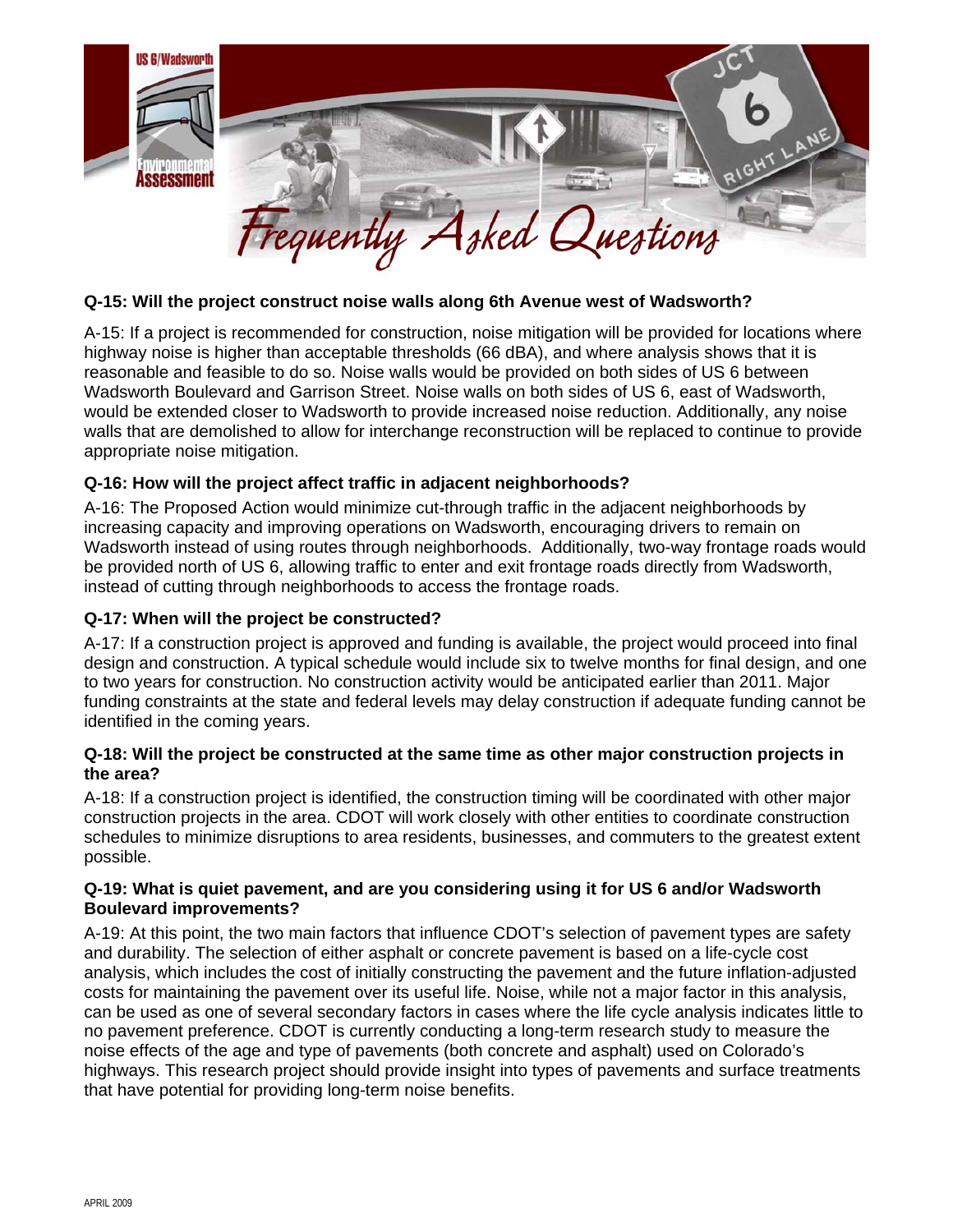

Stone Matrix Asphalt (SMA) is a gap-graded asphalt that maximizes rutting resistance and durability with a stable stone-on-stone skeleton held together by a mixture of asphalt, filler, and stabilizing agents. Typically, SMA is used on higher traffic roadways like freeways and expressways. A project using SMA was recently (2006) completed on US 6 between Simms and Indiana Avenues. While the evidence that SMA is quieter over the long term is mainly anecdotal, response to SMA, including in the project area, has been positive.

Although FHWA has supported studies and several pilot programs to evaluate the effect of pavement types on roadway noise (including the research being conducted presently in Colorado), pavement type in and of itself is not recognized as a noise mitigation measure. The most effective and commonly used measures of mitigating highway noise are noise barriers (walls or earthen berms), which will be evaluated for this project.

## **Q-20: Why did CDOT raise the speed limit on US 6 from 55 mph to 65 mph? Will you consider as part of this study reducing the speed limit back to 55 mph?**

A-20: In 2000, CDOT conducted an investigation of speed limits on US 6 between Sheridan and I-70. This study concluded that appropriate limits for US 6 were 55 mph east of Sheridan and 65 mph west of Sheridan. In 2001, a follow-up investigation was completed after the new signs were posted, and the prevailing speed was found to be the same as before the signs went up.

Prevailing speeds are an important factor in setting speed limits and one of the considerations in the speed investigations conducted for US 6. These studies found that the prevailing speed (in the 85th percentile) along US 6 supports a speed limit of 65 mph west of Sheridan.

Traffic investigations have shown that most people will drive at a speed that they perceive is safe with the given roadway conditions and will ignore a speed limit that is unrealistically too low or too high. A realistic speed limit is voluntarily obeyed by the reasonable majority and more enforcement effort can be applied to the unreasonable few who drive too fast or too slow. When reasonably set, speed limits establish a middle ground for all drivers encouraging some to speed up while influencing others to slow down. This middle ground reduces turbulence within the traffic stream, limits conflict points, and reduces accidents.

## **Q-21: Will this study consider future transit along Wadsworth Boulevard?**

A-21: Transit along Wadsworth Boulevard is included in DRCOG's long-range plan. However, it is not included in the fiscally constrained plan, that is, the list of projects likely to be implemented within the next 25 years. The City of Lakewood and some metro-area residents would like to see transit along Wadsworth Boulevard in the shorter term. The implementation of transit along Wadsworth Boulevard is not part of the US 6/Wadsworth study; however, the ability of the interchange to accommodate transit along Wadsworth Boulevard was a high-priority consideration in the evaluation of alternatives for the interchange. The most important feature in accommodating future transit is a sufficiently long bridge on US 6 to allow additional travel or transit lanes on Wadsworth Boulevard. The Proposed Action would provide such a bridge and would not preclude future transit along Wadsworth Boulevard.